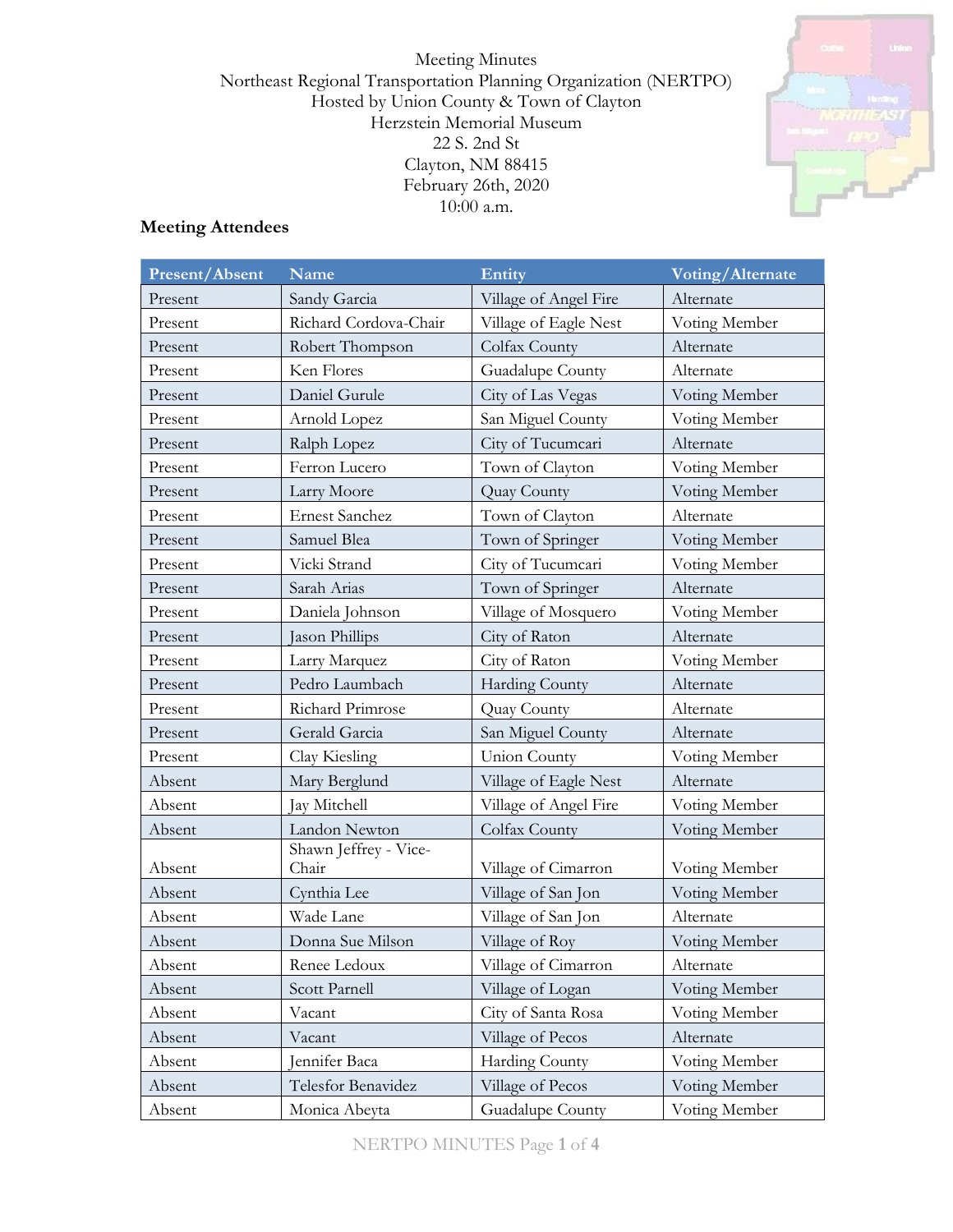|        |                       |                        |               | <b>United</b> |
|--------|-----------------------|------------------------|---------------|---------------|
| Absent | Angie Gonzales        | <b>Union County</b>    | Alternate     |               |
| Absent | Matthew Baca          | Village of Roy         | Alternate     |               |
| Absent | Vacant                | City of Santa Rosa     | Alternate     | Hanting       |
| Absent | Anita Allen           | Village of House       | Voting Member |               |
| Absent | Vacant                | City of Las Vegas      | Alternate     |               |
| Absent | Vacant                | Mora County            | Voting Member |               |
| Absent | Vacant                | Mora County            | Alternate     |               |
| Absent | Connie Cook           | Village of Mosquero    | Alternate     |               |
| Absent | Sherwin W. Martin     | Village of House       | Alternate     |               |
| Absent | Lee Dixon             | Village of Des Moines  | Voting Member |               |
| Absent | Scott Warner          | Village of Des Moines  | Alternate     |               |
| Absent | Diane Brown           | Village of Folsom      | Voting Member |               |
| Absent | Mike Schoonover       | Village of Folsom      | Alternate     |               |
| Absent | Mignon Saddoris       | Village of Grenville   | Voting Member |               |
| Absent | Lynn Wiseman          | Village of Grenville   | Alternate     |               |
| Absent | <b>Russell Feerer</b> | Village of Logan       | Alternate     |               |
| Absent | Don Flynn             | Village of Maxwell     | Voting Member |               |
| Absent | Joanna Taylor         | Village of Maxwell     | Alternate     |               |
| Absent | Laudente Quintana     | Village of Wagon Mound | Voting Member |               |
| Absent | Nora Sanchez          | Village of Wagon Mound | Alternate     |               |

NMDOT, Planners, State/Federal Agencies

James Gallegos, PE – NMDOT District IV Engineer John Herrera – NMDOT District IV LGRF Coordinator Joseph Moriarty, AICP – NMDOT Planning Liaison Dennis T. Salazar – NCNMEDD Planner Vincent M. Soule – EPCOG Planner Lesah Sedillo – NCNMEDD Community Development Director George Dodge, Jr. – NMDOT Local Government Director Tim Hagaman – NM Economic Development Department, Regional Representative

Guests/Public

Glen Stevens – Colfax County Rick Tafoya – Village of Angel Fire Richard Runyon – Dennis Engineering Brandy Thompson – Union County Danny Laumbach – Village of Roy Jerry Martinez – Mora County Joe Kiely – Ports-2-Plains

### **I. Call to Order**

The Meeting was called to order at 10:09 AM by Chairman Cordova.

### **II. Pledge of Allegiance/New Mexico State Flag**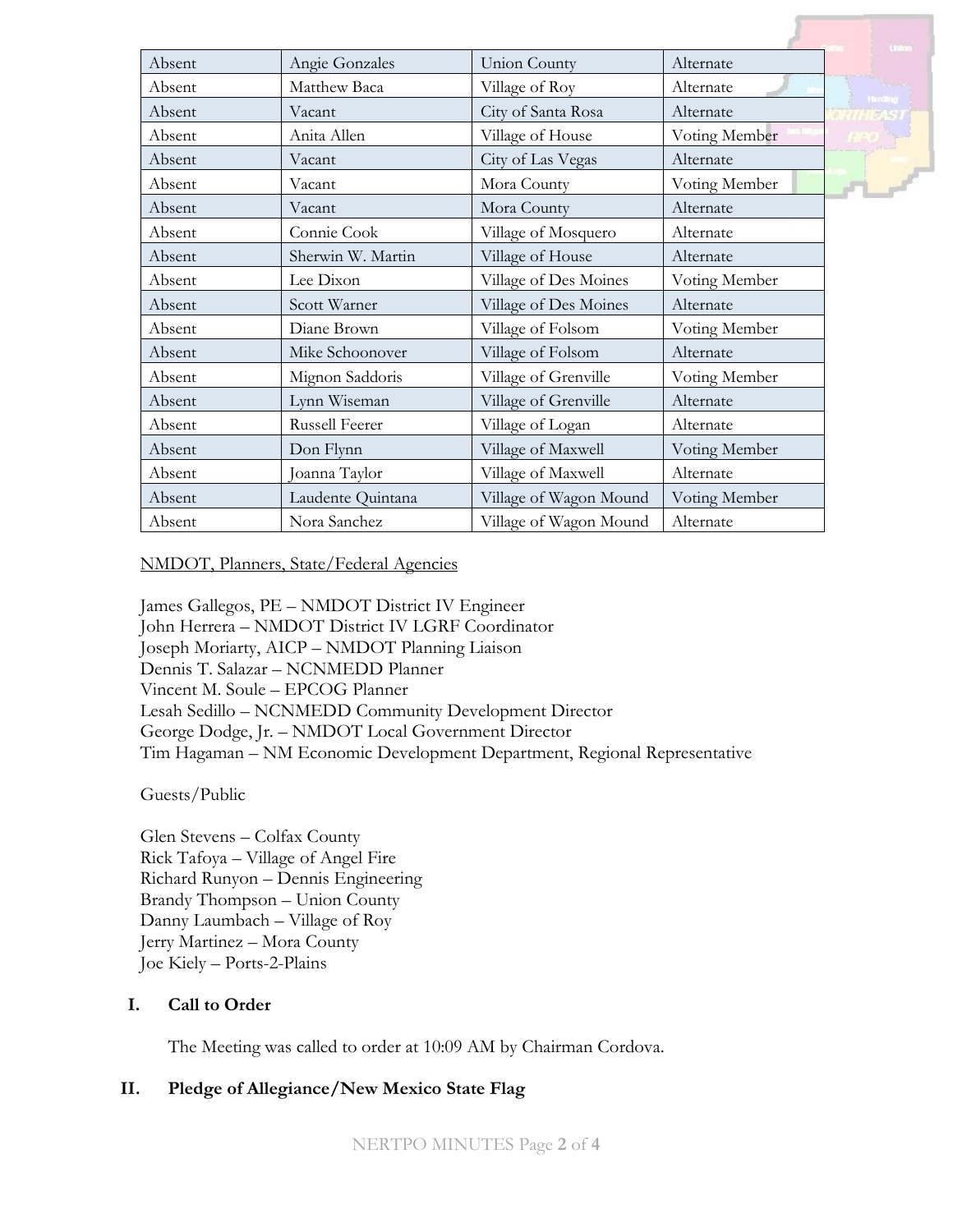The Pledge of Allegiance and the salute to the New Mexico State Flag was led by Chairman Cordova.

### **III. Welcome**

Chairman welcomed everyone to the <MEETING LOCATION>. Individual introductions were conducted by all in attendance.

## **IV. Approval of Agenda**

Motion to accept the minutes as presented: Jason Phillip  $-$  City of Raton Second: Robert Thomson – Colfax County With there being no opposition, **motion carries**.

# **V. Approval of Minutes** (January 22<sup>nd</sup>, 2020 – Santa Fe, NM)

Motion to accept the minutes as presented: Ferron Lucero – Town of Clayton Second: Jason Phillip – City of Raton With there being no opposition, **motion carries**.

# **VI. Appointment of Vice-Chair** (Chairman Cordova/NERTPO Members)

Member Shawn Jeffery of the Village of Cimarron was nominated from the floor. Being that Ms. Jeffery was the only nomination from the floor, Motion to accept Shawn Jeffery to serve as Vice-Chair: Clay Kiesling – Union County Second: Samuel Blea – Town of Springer With no members voicing opposition, **motion carries**.

# **VII. NMDOT District Four Update/ NMDOT Staff** (Mr. James M. Gallegos-District Four Engineer and Staff)

NMDOT announced that spreadsheets for Capital Outlay should be sent to John Herrera. The LGRF call is still scheduled for March. You may contact John at his new number: (505) 652-8059

Match waivers will follow the same process as before.

Mr. George Dodge announced that the bill that would call for RTPOs to prioritize projects for funding was not funded during the session. The funding was diverted to different legislation. It will be up to the Executive Branch as to how it will be funded, if it will be. Mr. Joe Moriarty mentioned that the RTPO may still provide a prioritize list of projects. Mr. Vincent Soule mentioned that the RTPO may utilize the list as a proactive measure.\ Mr. Moriarty mentioned that the COGs who staff the RTPOs may apply for additional federal funds appropriated by NMDOT for planning purposes.

# **VIII. Presentation: Ports to Plains** (Joe Kiely)

Mr. Kiely presented to the membership and public present on the Prots-to-Plains initiative and the effect it has on eastern New Mexico. Mr. Kiely presented much information which can be accessed via internet at <https://www.portstoplains.com/>